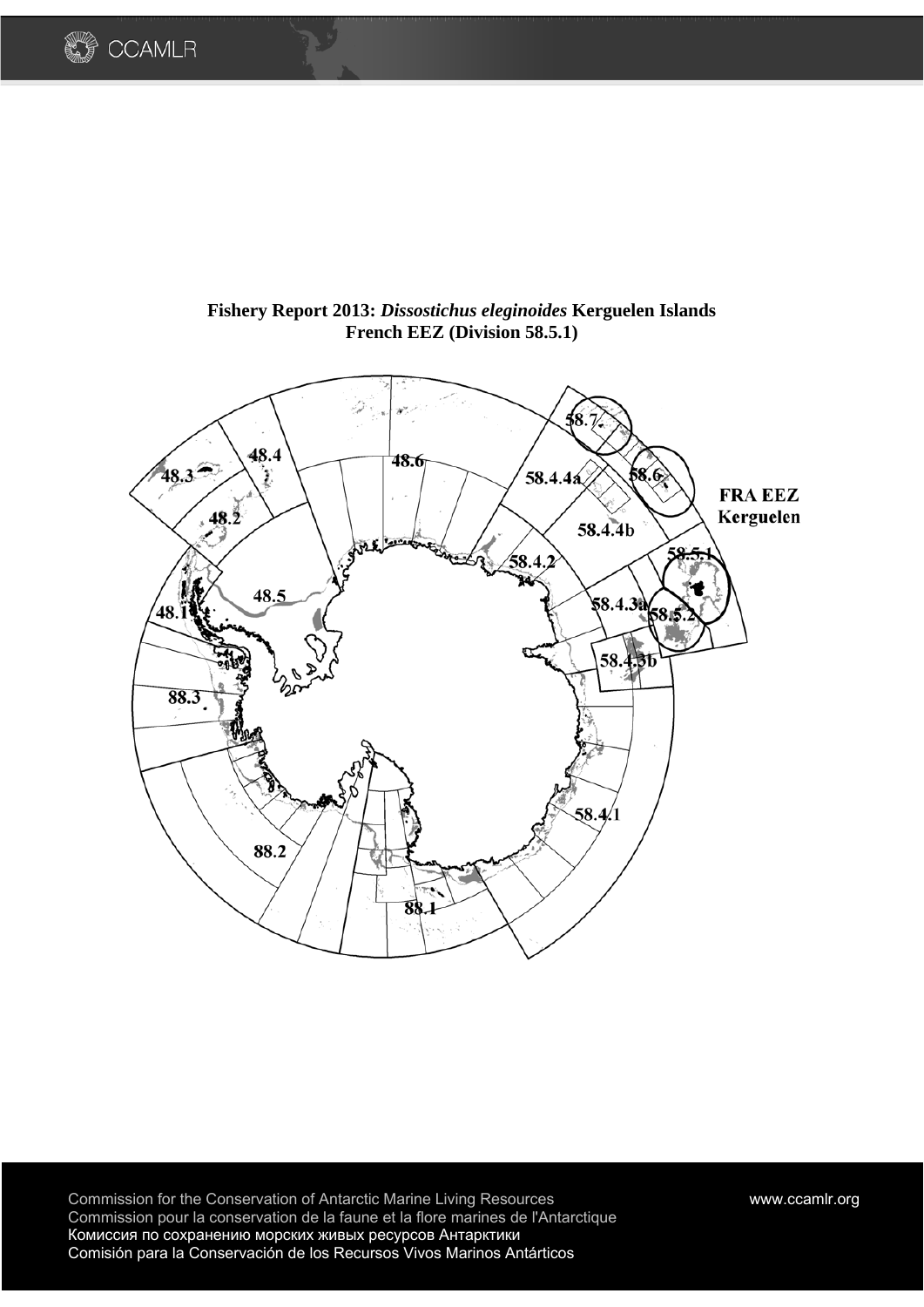## **CONTENTS**

Page

|                                                     | 1              |
|-----------------------------------------------------|----------------|
|                                                     | 1              |
|                                                     | $\overline{2}$ |
|                                                     |                |
|                                                     | 3              |
|                                                     | 3              |
|                                                     | 3              |
|                                                     | $\overline{4}$ |
|                                                     |                |
|                                                     | 5              |
|                                                     | $\sqrt{5}$     |
|                                                     | 5              |
|                                                     |                |
|                                                     | 5              |
|                                                     |                |
|                                                     | 6              |
|                                                     | 6              |
|                                                     | 6              |
|                                                     | 7              |
|                                                     |                |
|                                                     | $\overline{7}$ |
|                                                     | $\overline{7}$ |
|                                                     | 7              |
|                                                     |                |
|                                                     | 8              |
|                                                     |                |
| Current management advice and conservation measures | 8              |
|                                                     |                |
|                                                     | 9              |

The map on the cover page shows the management areas within the CAMLR Convention Area, the specific region related to this report is outlined in bold. Depths between 600 and 1 800 m (the 'fishable depths' for *Dissostichus* spp.) are shaded.

Throughout this report the CCAMLR fishing season is represented by the year in which that season ended, e.g. 2013 represents the 2012/13 CCAMLR fishing season (from 1 December 2012 to 30 November 2013).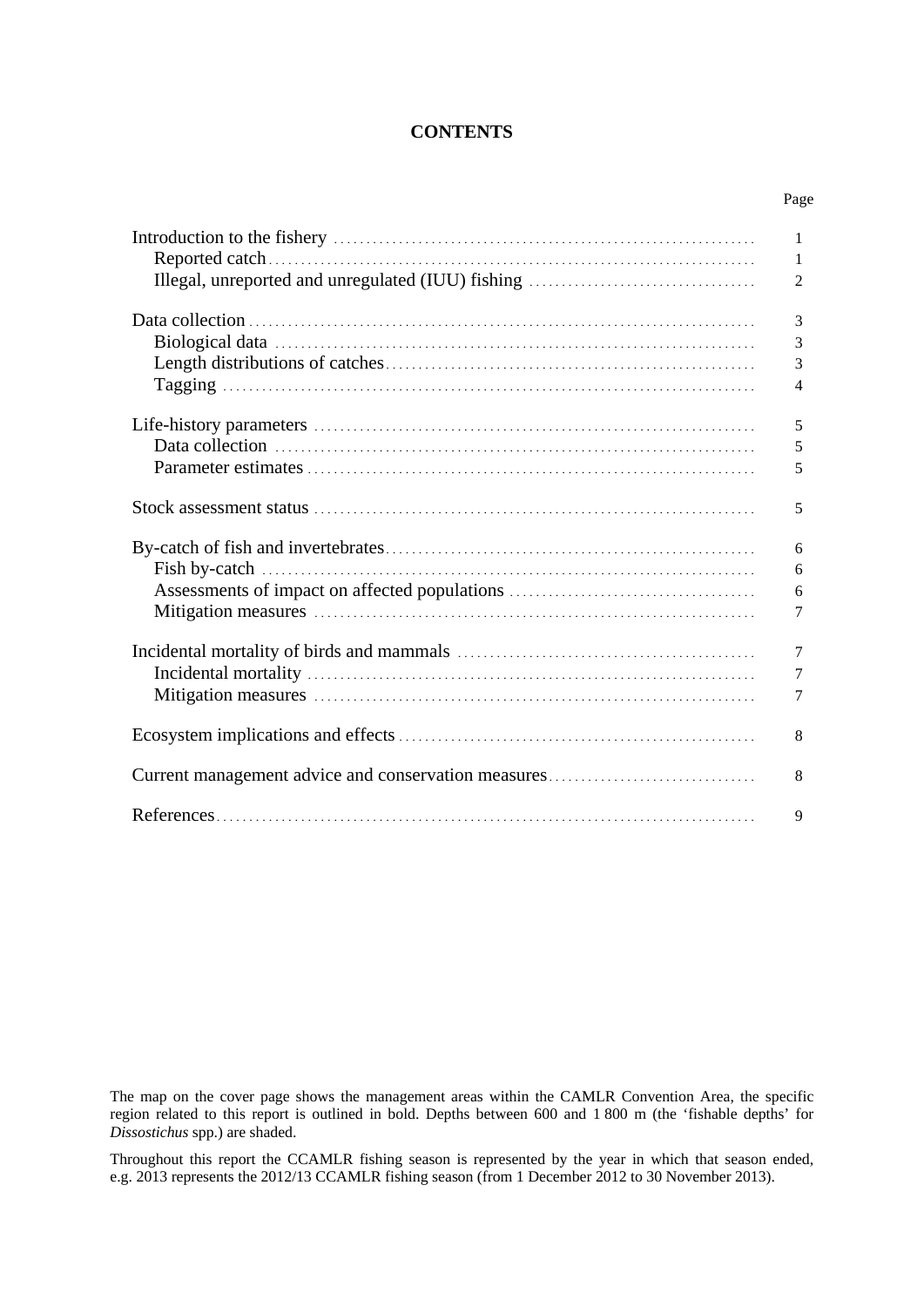## **FISHERY REPORT 2013:** *DISSOSTICHUS ELEGINOIDES* **KERGUELEN ISLANDS, FRENCH EEZ (DIVISION 58.5.1)**

## **Introduction to the fishery**

1. This report describes the licensed longline fishery for Patagonian toothfish (*Dissostichus eleginoides*) in the the French Exclusive Economic Zone (EEZ) around the Kerguelen Islands in Division 58.5.1.

2. The fishery, targeting *D. eleginoides*, began as a trawl fishery in 1985 but targeting other species between 1979 and 1984 caught small amounts of toothfish as by-catch. Trawling continued to 2001 and intermittently through 2006 and 2010; a longline fishery began in 1992 and continues to the present. The fishery is active throughout the year with the exception of a summer closure period (1 February to either 1 or 15 March) which has been in place since 2004.

3. Within the South African and French EEZs, fishing seasons, catch limits for target and by-catch species, as well as vessel licensing, are allocated by the country of national jurisdiction. Within the French EEZ in Division 58.5.1, the season extends from 1 September to 31 August. French conservation measures, specific to the EEZ, have restricted the longline fishery to waters outside the 12 n mile zone and no shallower than 500 m.

4. For the 2013 season, a catch limit set by France of 5 100 tonnes was allocated among seven longline vessels.

# **Reported catch**

5. Reported catches of *D. eleginoides* over the past 10 seasons are presented in Table 1. The total catch for the 2013 season was 3 239 tonnes, and the catch history is shown in Table 1. The highest reported catch of 5 235 tonnes was recorded in 2011.

6. The average (unstandardised) catch per hook decreased from 0.37 kg/hook in 2000 to 0.18 in 2004 and remained stable at 0.23 kg/hook since 2011.

7. Depredation (sperm and killer whales) has an impact on the catch hauled from each line. Roche et al. (2007) estimated that the depredation in 2004 was 348 tonnes for a landed catch of 10 900 tonnes. This implies a depredation rate of 3%.

8. Fishing effort in Division 58.5.1 is widely distributed throughout the French EEZ. The highest catches ( $>5000$  tonnes) were recorded from north of the islands.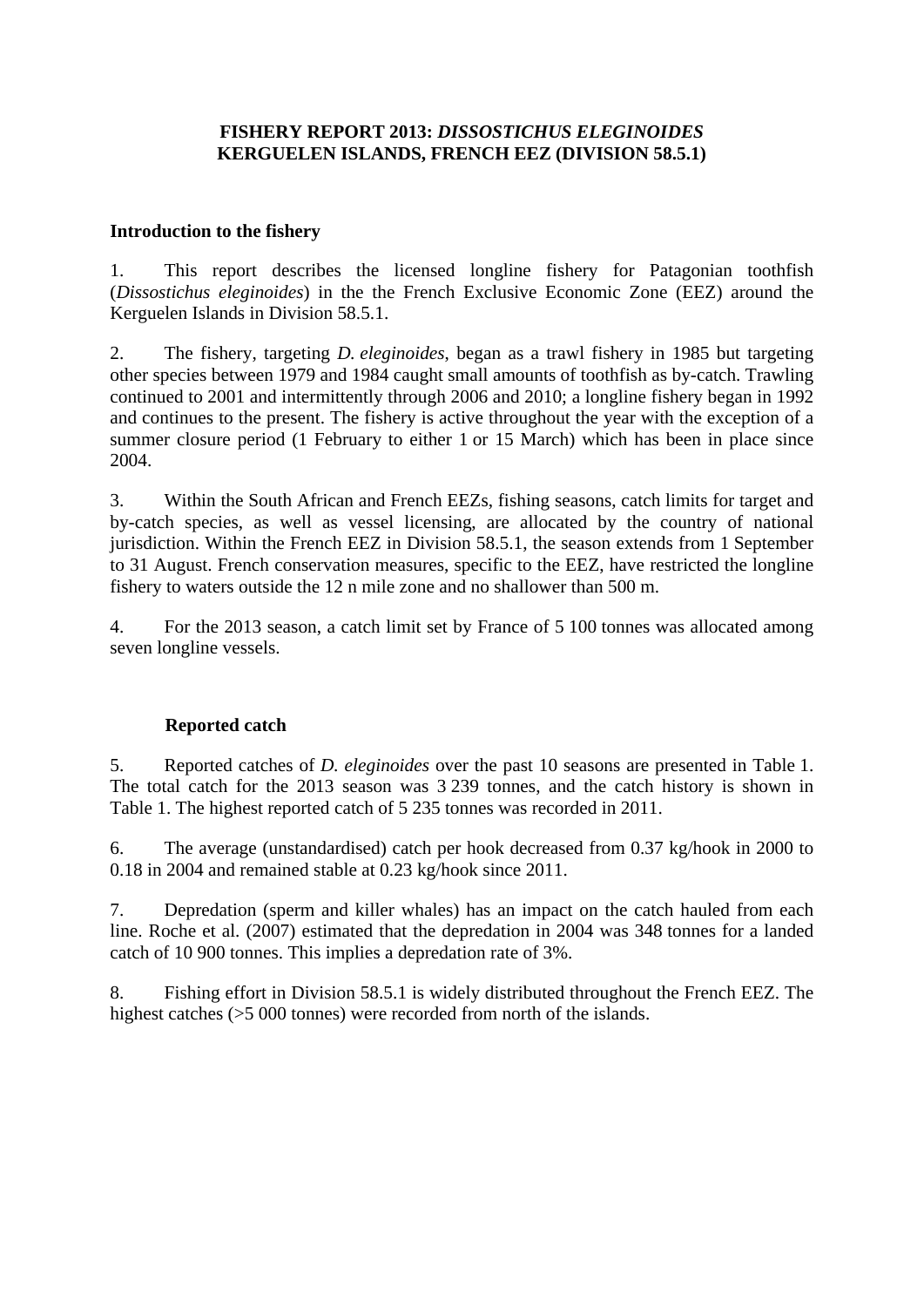| Season |                | Reported catch (tonnes) |       | Estimated                    |
|--------|----------------|-------------------------|-------|------------------------------|
|        | Longline       | Trawl                   | Total | <b>IUU</b> catch<br>(tonnes) |
| 1988   | $\mathbf{0}$   | 892                     | 892   |                              |
| 1989   | $\theta$       | 1311                    | 1311  | $\overline{0}$               |
| 1990   | $\overline{0}$ | 1243                    | 1243  | $\boldsymbol{0}$             |
| 1991   | 26             | 2982                    | 3008  | $\boldsymbol{0}$             |
| 1992   | 679            | 7079                    | 7758  | $\boldsymbol{0}$             |
| 1993   | 243            | 3354                    | 3597  | $\boldsymbol{0}$             |
| 1994   | 749            | 4632                    | 5381  | $\boldsymbol{0}$             |
| 1995   | 1467           | 4129                    | 5596  | $\boldsymbol{0}$             |
| 1996   | 1233           | 3478                    | 4710  | 833                          |
| 1997   | 1048           | 4012                    | 5059  | 6094                         |
| 1998   | 1747           | 2967                    | 4714  | 7156                         |
| 1999   | 2062           | 2669                    | 4730  | 1237                         |
| 2000   | 3046           | 3093                    | 6139  | 2600                         |
| 2001   | 2593           | 2153                    | 4747  | 4550                         |
| 2002   | 3976           | 178                     | 4154  | 6300                         |
| 2003   | 5291           | $\boldsymbol{0}$        | 5291  | 5518                         |
| 2004   | 5171           | $\boldsymbol{0}$        | 5171  | 536                          |
| 2005   | 5073           | $\boldsymbol{0}$        | 5073  | 268                          |
| 2006   | 4911           | 245                     | 5156  | 144                          |
| 2007   | 5201           | $\overline{0}$          | 5201  | 451                          |
| 2008   | 4850           | $\boldsymbol{0}$        | 4850  | 720                          |
| 2009   | 5238           | $\boldsymbol{0}$        | 5238  | $\boldsymbol{0}$             |
| 2010   | 4915           | 235                     | 5151  | 22                           |
| 2011   | 5235           | $\overline{0}$          | 5235  | *                            |
| 2012   | 4899           | $\boldsymbol{0}$        | 4899  | *                            |
| 2013   | 3239           | $\overline{0}$          | 3239  | *                            |

Table 1: Catch history of *Dissostichus eleginoides* in the French EEZ at Kerguelen Island (Division 58.5.1) and estimated IUU catch in tonnes. (Source: STATLANT data for past seasons, fine-scale data for current season.)

\* Not estimated.

## **Illegal, unreported and unregulated (IUU) fishing**

9. Illegal, unreported and unregulated (IUU) fishing was first detected in this region in 1996 and in some years IUU catches have exceeded legal catches, resulting in total removals exceeding 10 000 tonnes in some seasons.

10. Estimates of IUU catch in Division 58.5.1 are presented in Table 1. Due to increased surveillance, IUU fishing has virtually been eliminated inside the French EEZ at Kerguelen. There were no official reports of IUU fishing in the French EEZ in Division 58.5.1 but in 2010, an estimated 22 tonnes was illegally removed from the fishery. However, following the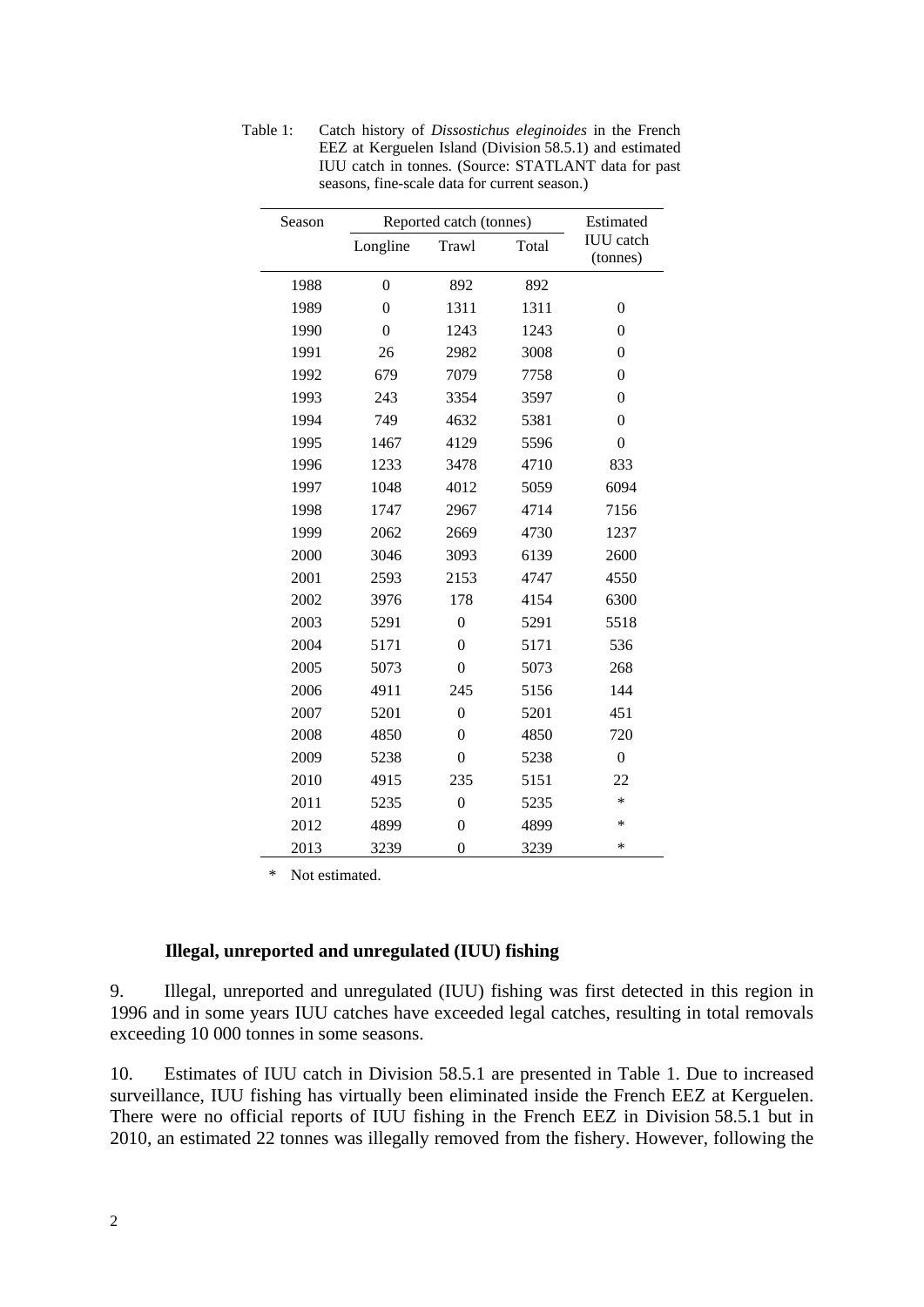recognition of methodological issues in its assessment, no estimates of the IUU catch of *Dissostichus* spp. have been provided since 2010 (SC-CAMLR-XXIX, paragraph 6.5).

# **Data collection**

11. CCAMLR has developed a framework for designing and undertaking research fishing designed to lead to an assessment of these toothfish stocks in the short to medium term, established under the provisions of CM 41-01. This research-planning framework has three phases: prospecting phase, biomass estimation phase and assessment development phase with a set of decisions and review for the progression between stages.

12. In order to obtain the data necessary for a stock assessment, catch limits for research fishing by commercial vessels are set at a level intended to provide sufficient information (including sufficient recaptures of tagged fish) to achieve a stock assessment within a time period of 3–5 years. These catch limits are also set so that they provide reasonable certainty that exploitation rates at the scale of the stock or research unit will not negatively impact the stock. Appropriate exploitation rates are based on estimates from areas with assessed fisheries and are not more than 3–4% of the estimated stock size. In 2012 and 2013, CCAMLR put in place a more structured approach to setting catch limits, and spatially constraining research, in fisheries with little data. This process attempts to use all available information combined with a regular review process to make progress while recognising the inherent uncertainties and data limitations in data-poor fisheries.

## **Biological data**

13. The collection of biological data is conducted as part of the CCAMLR Scheme of International Scientific Observation. In longline fisheries targeting *D. eleginoides,* biological data collection includes representative samples of length, weight, sex and maturity stage as well as collection of otoliths for age determination of the target and most frequently taken by-catch species.

## **Length distributions of catches**

14. The length-frequency distributions of D. eleginoides caught in this fishery are presented in Figure 1 for 2004–2013. The majority of *D. eleginoides* caught by longline range from50 to 100 cm in length, with a single strong mode for all seasons at approximately 70–80 cm. These length-frequency distributions are unweighted (i.e. they have not been adjusted for factors such as the size of the catches from which they were collected). The interannual variability exhibited in the figure may reflect differences in the fished population but is also likely to reflect changes in the gear used, the number of vessels in the fishery and the spatial and temporal distribution of fishing.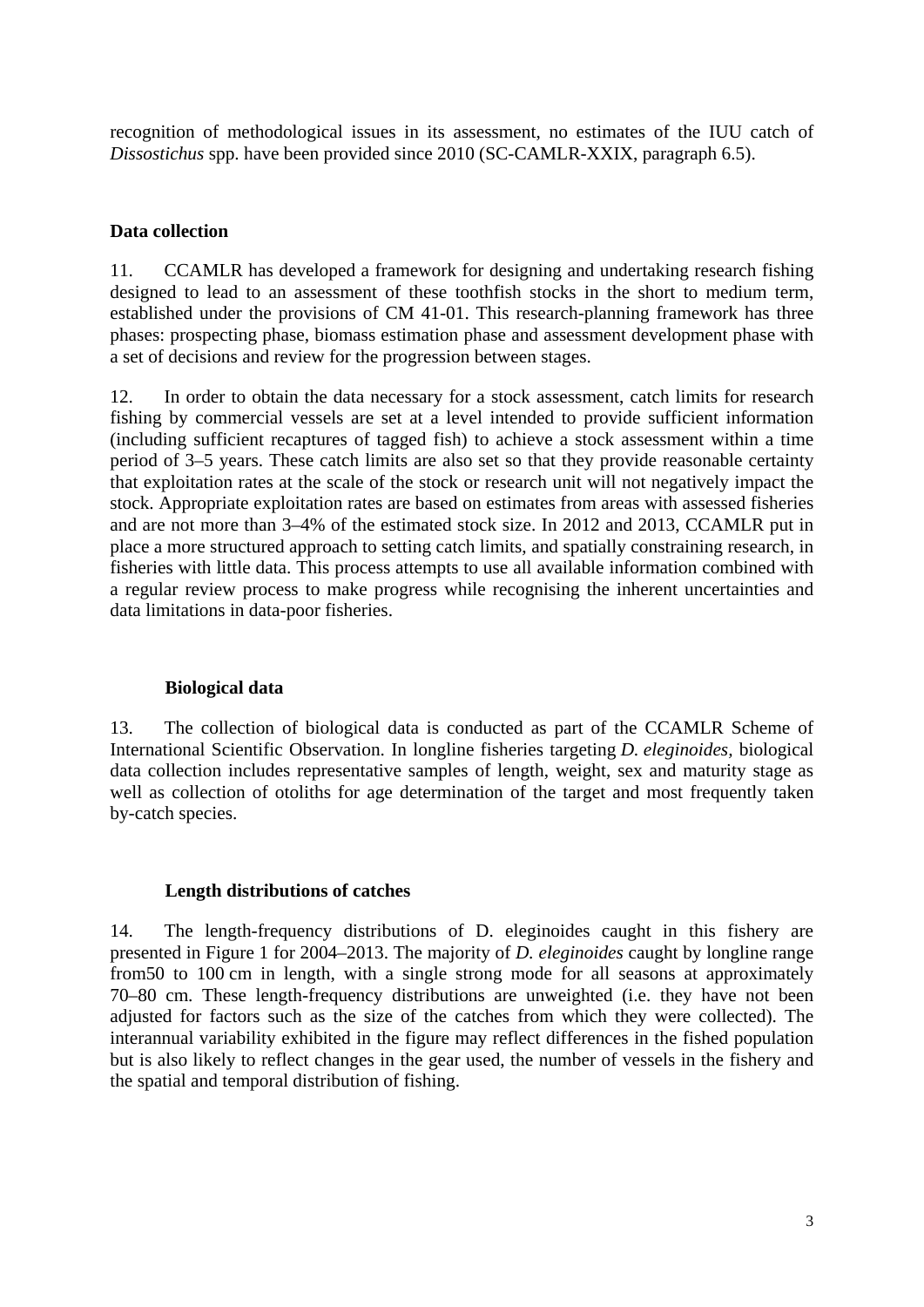

Figure 1: Annual length-frequency distributions of *Dissostichus eleginoides* caught in the French EEZ at the Kerguelen Islands in Division 58.5.1 from 2004 to 2013. The number of hauls from which fish were measured (N) and the number of fish measured (n) in each year are provided.

#### **Tagging**

15. Within the French EEZ vessels are required to tag and release toothfish at a rate of one fish per tonne of green weight caught throughout the season.

16. Tagging commenced in 2006 and to date, a total of 28 435 *D. eleginoides* have been tagged in the longline catches in the French EEZ in Division 58.5.1, of which 2 270 have been recaptured (Table 2). An additional 152 fish which were tagged in the Australian EEZ at Heard Island (Division 58.5.2) have been recaptured in Division 58.5.1.

| Year  | Tagged  | Recaptured     |      |      |      |                |      |      |          |
|-------|---------|----------------|------|------|------|----------------|------|------|----------|
|       |         | 2006           | 2007 | 2008 | 2009 | 2010           | 2011 | 2012 | 2013     |
| 2006  | 708     | $\overline{2}$ | 4    | 7    | 8    | $\overline{2}$ |      | 2    | $\theta$ |
| 2007  | 2 3 7 2 |                | 35   | 73   | 79   | 78             | 59   | 41   | 18       |
| 2008  | 2693    |                |      | 23   | 108  | 85             | 84   | 57   | 24       |
| 2009  | 4 3 2 2 |                |      |      | 44   | 122            | 126  | 101  | 51       |
| 2010  | 5 1 6 6 |                |      |      |      | 46             | 146  | 152  | 77       |
| 2011  | 5423    |                |      |      |      |                | 58   | 236  | 138      |
| 2012  | 5 0 27  |                |      |      |      |                |      | 55   | 106      |
| 2013  | 2 7 2 4 |                |      |      |      |                |      |      | 22       |
| Total | 28 4 35 |                |      |      |      |                |      |      | 2 2 7 0  |

Table 2: The number of individuals of *Dissostichus eleginoides* tagged and recaptured in each year in the French EEZ in Division 58.5.1.

17. The tagging program undertaken by France in its EEZ in Division 58.5.1 has achieved a similar tag-recapture rate to the tagging program undertaken by Australia in Division 58.5.2, which indicates that tagged fish move mainly short distances but some fish make longer forays around the slope as well as long-distance movements outside the division. Fish from the tagging program at Heard Island (Division 58.5.2) have also shown movement of sub-adult/adult fish between zones (Heard to Kerguelen and also Crozet) but the proportion of exchange between stocks is relatively small (Williams et al., 2002; WG-FSA-07/48 Rev. 1).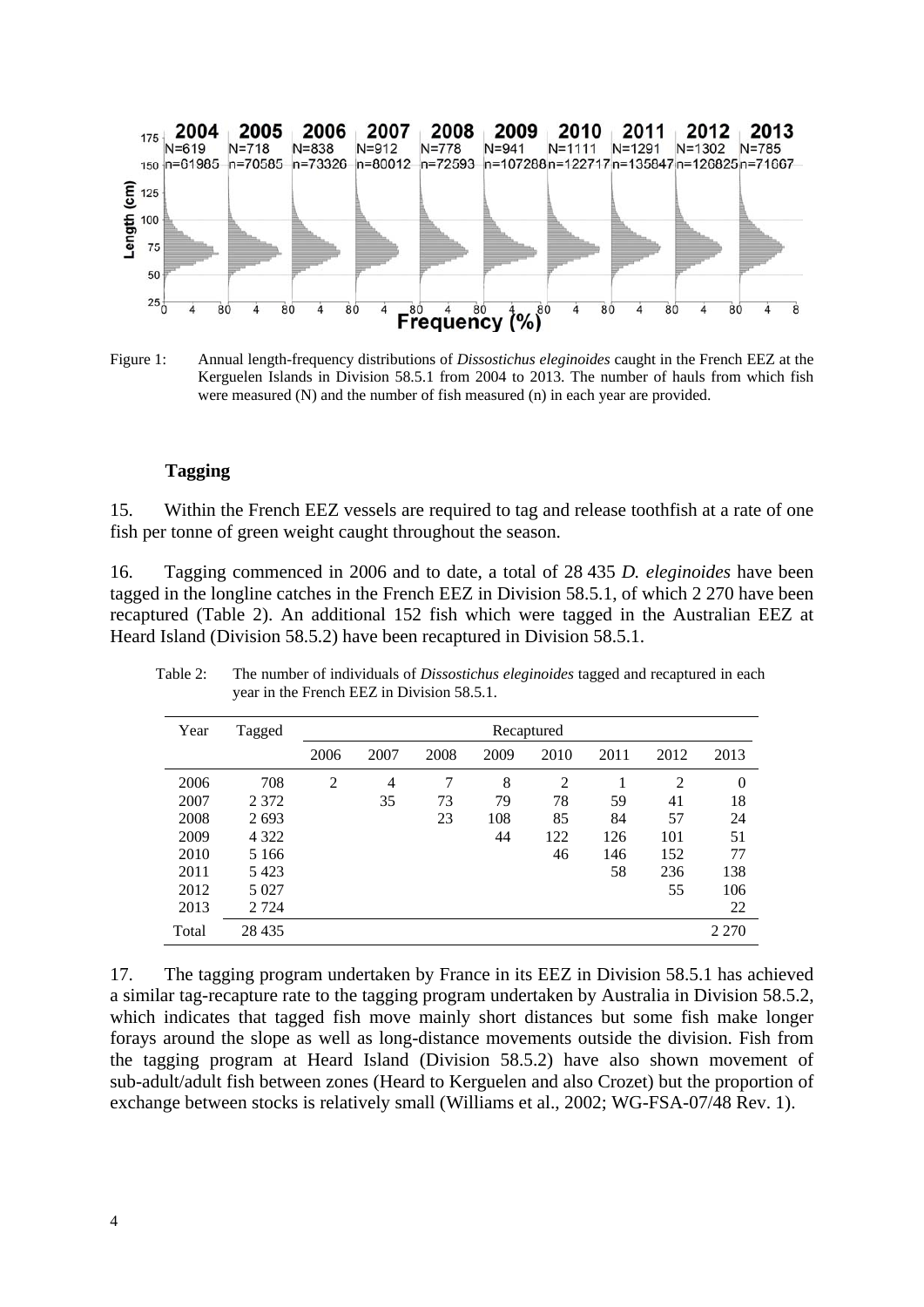## **Life-history parameters**

## **Data collection**

18. The life histories of *D. mawsoni* and *D. eleginoides* are characterised by slow growth, low fecundity and late maturity. Both *D. mawsoni* and *D. eleginoides* appear to have protracted spawning periods, taking place mainly in winter, but which may start as early as late autumn and extend into spring. However, as this is the period least accessible to fishing, and thus the collection of biological data, specific life-history traits for these species are limited (WG-FSA-08/14). The areas that are considered to be the most likely spawning grounds for *D. mawsoni* include the north of the Ross Sea associated with the Pacific– Antarctic Ridge (SSRU 881B–C), and the Amundsen Ridge (SSRU 881E) in the Amundsen Sea. In the Cooperation Sea, *D. mawsoni* most likely spawn on BANZARE Bank (Division 58.4.3b).

19. *Dissostichus eleginoides* occur throughout the Kerguelen Islands shelf, from shallow waters (<10 m) to depths of at least 2 000 m. As fish grow, they move to deeper water and are recruited to the trawl fishery on the shelf slopes and subsequently to the longline fishery in deeper waters. On the Kerguelen Plateau (Divisions 58.5.1 and 58.5.2), a general east–west deep-sea movement of adult fish occurs and spawning is restricted to the westerly zone during the early winter (Lord et al., 2006).

## **Parameter estimates**

20. There are no specific life-history parameters for *D. eleginoides* in the French EEZ. However, the metapopulation of the Indian Ocean sector has been validated by Appleyard et al. (2004) and thus it is likely that the parameters used in the stock assessment for Heard Island, such as growth rate and natural mortality, would be valid for the stock in Division 58.5.1.

## **Stock assessment status**

21. Cooperative work between France and Australia on analyses of catch, effort and other data (survey, tagging) to be used to progress understanding of fish stocks and fishery dynamics for Divisions 58.5.1 and 58.5.2 is ongoing (see WG-SAM-11/20).

22. Three biomass survey cruises (named POKER 1, 2 and 3) have been conducted during 2006 (Duhamel and Hautecoeur, 2009), 2010 and 2013 respectively to estimate biomass and recruitment of *D. eleginoides* on the whole shelf and surrounding banks. The results have been included in a stock assessment CASAL model (WG-FSA-11/28, WG-FSA-12/09).

23. The update of the stock assessment is in progress. The model presented during WG-FSA-13 includes the reduction of the number of fisheries and seasons, an update of data weighting to the Francis method, a biomass estimate and length-frequency distributions from the latest POKER survey (2013).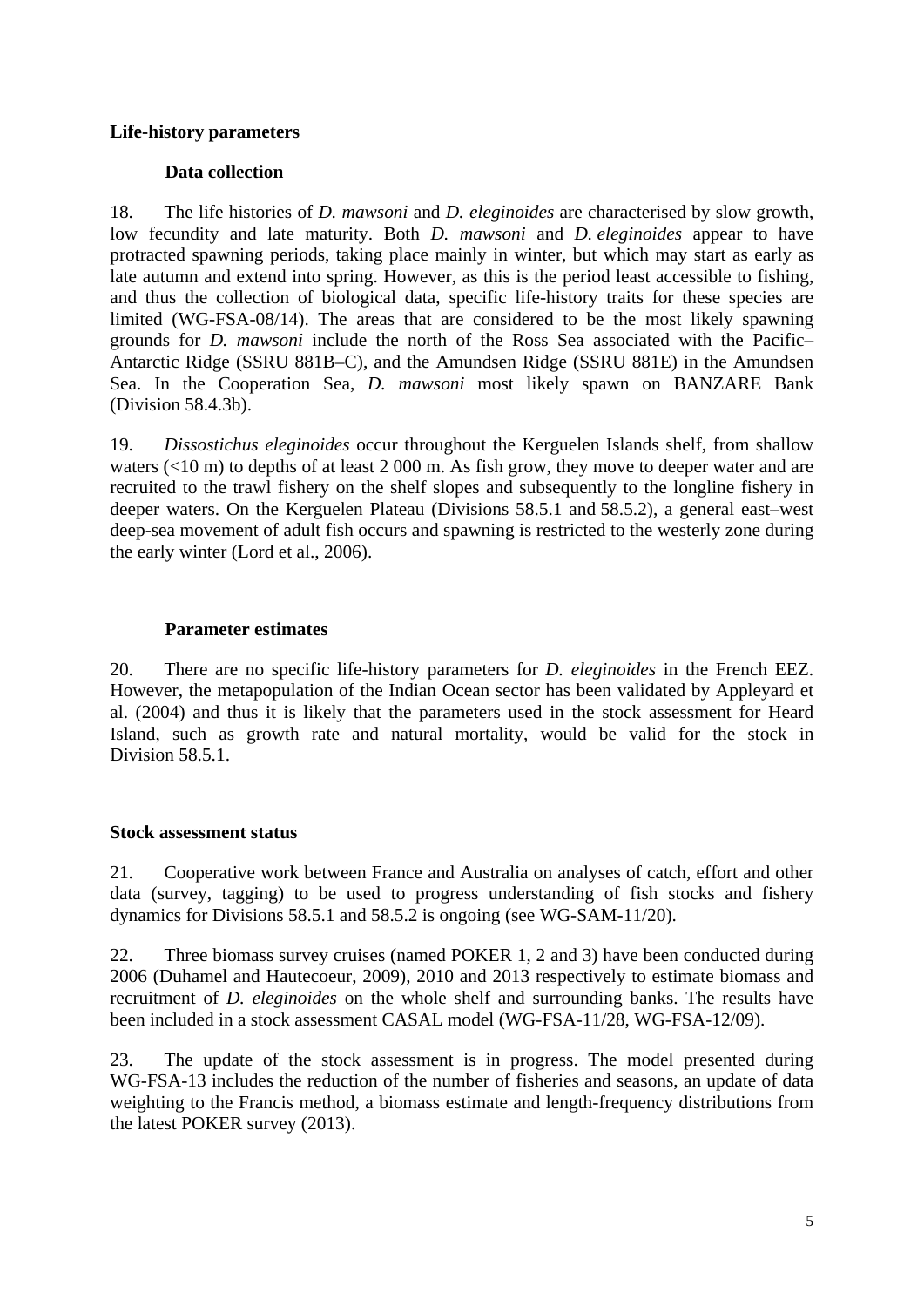24. However, the integrated stock assessment using CASAL, which was presented in WG-FSA-12/09, was used to provide management advice and to determine a catch limit of 5 100 tonnes for the 2013 season.

25. No new information was available on the state of fish stocks in Division 58.5.1 outside areas of national jurisdiction and thus the prohibition of directed fishing for *D. eleginoides*, described in CM 32-13, shall remain in force for the 2014 season.

### **By-catch of fish and invertebrates**

### **Fish by-catch**

26. Catch limits for by-catch (macrourids, rajids and other species) inside the French EEZ are set by France. Primary by-catch species from the longline fishery in the French EEZ in Division 58.5.1 are the macrourid *Macrourus carinatus*, rajid skates and blue antimora (*Antimora rostrata*). The latter species is fully discarded, while the others are partly or totally retained. The spatial distribution of by-catch indicates specific areas of higher catch rates that differed between species (WG-FSA-10/34).

27. The catch histories for by-catch species over the past 10 years are provided in Table 3.

| <b>Season</b> | <b>Macrourids</b>             |                               | Rajids                                                                                                                                                          | Antimora rostrata          |
|---------------|-------------------------------|-------------------------------|-----------------------------------------------------------------------------------------------------------------------------------------------------------------|----------------------------|
|               | Reported<br>catch<br>(tonnes) | Reported<br>catch<br>(tonnes) | Number<br>released alive                                                                                                                                        | Reported catch<br>(tonnes) |
| 2004          | 939                           | 1 1 3 4                       |                                                                                                                                                                 | 12                         |
| 2005          | 779                           | 974                           |                                                                                                                                                                 | 47                         |
| 2006          | 686                           | 597                           |                                                                                                                                                                 | 54                         |
| 2007          | 782                           | 546                           | 1954                                                                                                                                                            | 56                         |
| 2008          | 816                           | 376                           | 3 5 9 3                                                                                                                                                         | 68                         |
| 2009          | 957                           | 415                           | 3432                                                                                                                                                            | 45                         |
| 2010          | 887                           | 456                           | $\mathcal{D}_{\mathcal{A}}^{\mathcal{A}}(\mathcal{A})=\mathcal{D}_{\mathcal{A}}^{\mathcal{A}}(\mathcal{A})\mathcal{D}_{\mathcal{A}}^{\mathcal{A}}(\mathcal{A})$ | 58                         |
| 2011          | 860                           | 437                           | 535                                                                                                                                                             | 52                         |
| 2012          | 690                           | 433                           | 15878                                                                                                                                                           | 26                         |
| 2013          | 454                           | 219                           | 2052                                                                                                                                                            | 42                         |

Table 3: Catch history for by-catch species (macrourids, rajids and *Antimora rostrata*) taken in the fishery for *Dissostichus eleginoides* in the French EEZ in Division 58.5.1. (Source: fine-scale data.)

## **Assessments of impact on affected populations**

28. No stock assessments of individual by-catch species are presently undertaken but biomass of a part of the stocks is now available from the biomass surveys and could help in the future.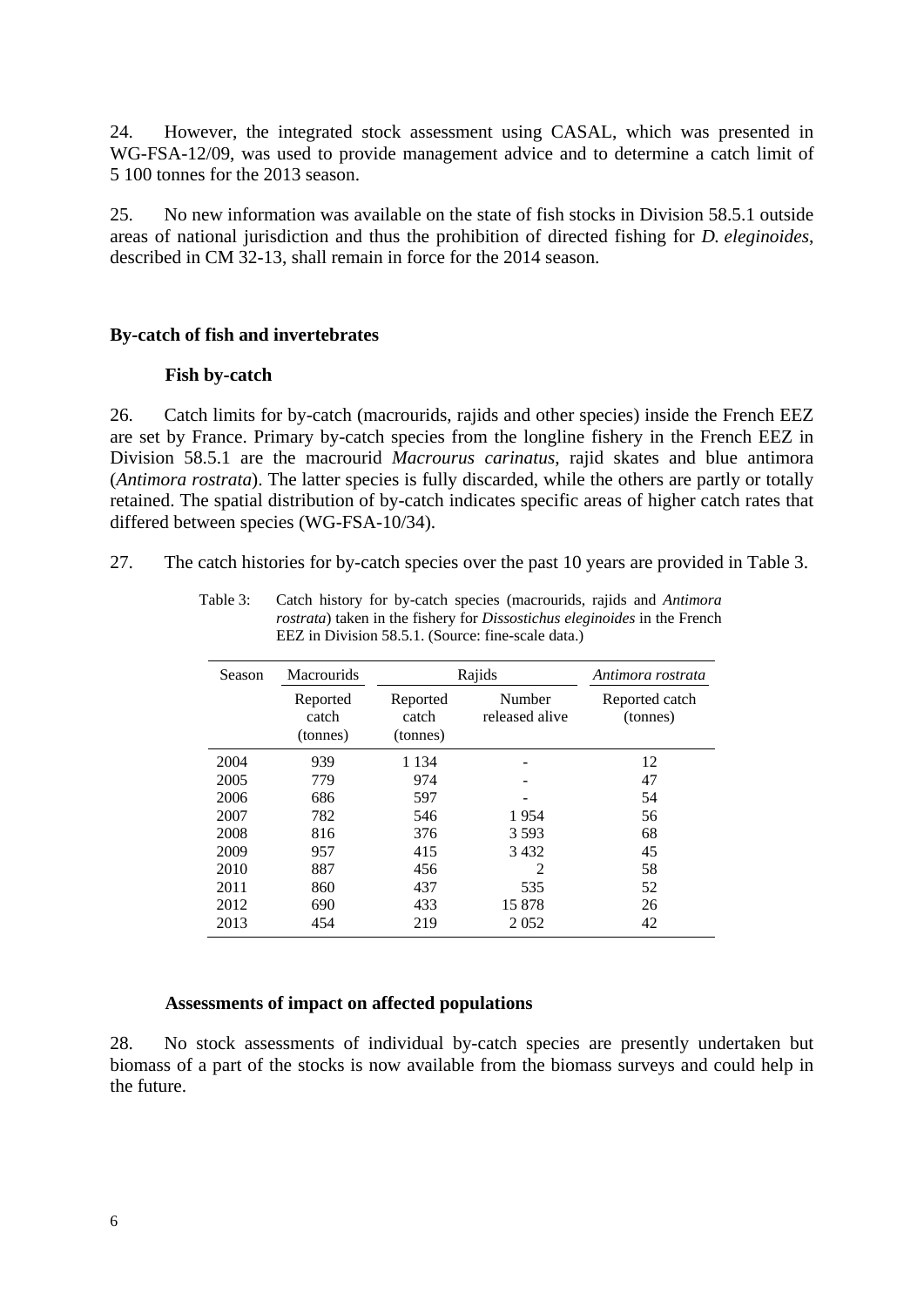### **Mitigation measures**

29. WG-FSA recommended that, where possible, areas with high by-catch rates should be avoided, particularly those shown in WG-FSA-09/42. A plan of action to avoid highconcentration areas of by-catch has been proposed to the longliners during 2010 and results will be further analysed.

#### **Incidental mortality of birds and mammals**

#### **Incidental mortality**

30. A summary of the historic seabird mortality by longline in the French EEZ in Division 58.5.1 since 2007 is presented in Table 4. The three most common species injured or killed in the fishery were white-chinned petrel (*Procellaria aequinoctialis*), grey petrel (*P. cinerea*) and northern giant petrel (*Macronectes halli*).

31. In 2013, there were 18 seabird mortalities observed inside the French EEZ in Division 58.5.1, leading to an estimated extrapolated mortality of 70 birds (WG-FSA-12/66 Rev. 2). These consisted of 16 *P. aequinoctialis* and two *M. halli* (Table 4).

| Season | Procellaria<br>aequinoctialis | Procellaria<br>cinerea | <i>Macronectes</i><br>halli |
|--------|-------------------------------|------------------------|-----------------------------|
| 2007   | 57                            | 10                     | 3                           |
| 2008   | 271                           | 14                     | 5                           |
| 2009   | 111                           | 6                      | 2                           |
| 2010   | 63                            | 15                     | 5                           |
| 2011   | 49                            |                        | 8                           |
| 2012   | 41                            | 5                      |                             |
| 2013   | 16                            |                        | 2                           |
| Total  | 608                           |                        | 25                          |

Table 4: Number of seabirds killed and injured in the longline fishery of the French EEZ in Division 58.5.1.

32. The level of risk of incidental mortality of seabirds in Division 58.5.1 is category 5 (high) (SC-CAMLR-XXX, Annex 8, paragraph 8.1).

33. There have been no reports of incidental mortalities of marine mammals since 2007.

### **Mitigation measures**

34. The requirements of CM 25-02 'Minimisation of the incidental mortality of seabirds in the course of longline fishing or longline fishing research in the CAMLR Convention Area' apply to this fishery. There is an exemption to the requirement for night setting by achieving the sink rates described in CM 24-02 and subject to a seabird by-catch limit. France has applied the CCAMLR mitigation measures for the last three seasons and these will continue for the upcoming fishing season.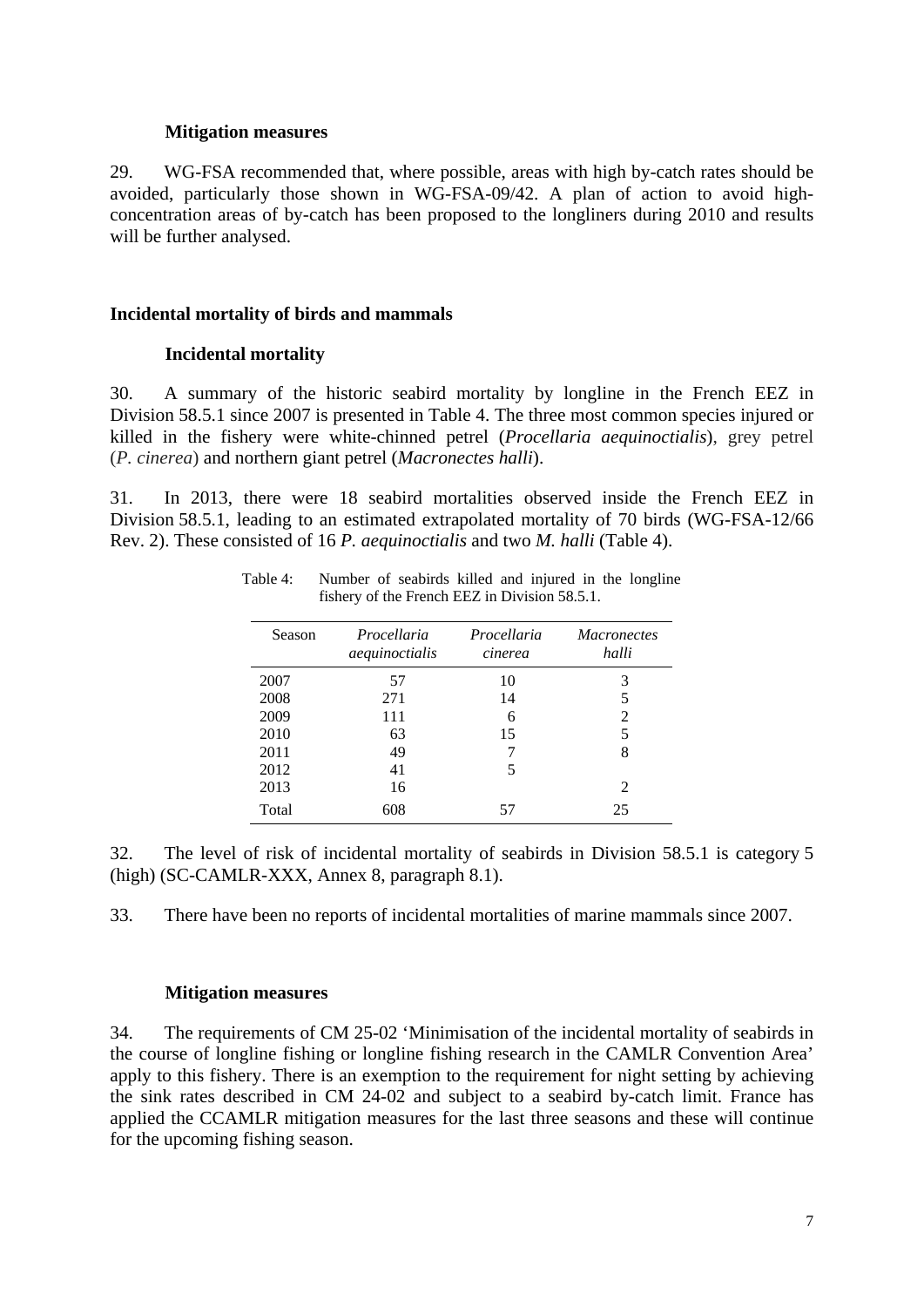35. Additional measures for the upcoming season will also be applied (WG-IMAF-11/10 Rev. 1), including:

- (i) changes to the bird exclusion device to ensure it is effective in all weather conditions
- (ii) closure of fishing areas and quota allocation reduction to vessels that have high by-catch rates
- (iii) education and training will be strengthened by regular meetings between TAAF and fishing masters of vessels with high by-catch
- (iv) data will continue to be collected and submitted using CCAMLR standard methods and forms
- (v) a demographic study on the white-chinned petrel will be undertaken at Kerguelen Island, as well as the continued population counts of white-chinned petrels on the Kerguelen archipelago.

### **Ecosystem implications and effects**

36. There is no formal evaluation available for this fishery.

#### **Current management advice and conservation measures**

37. In addition to those CCAMLR conservation measures that are applied in this fishery, various national conservation and fisheries enforcement measures are applicable, such as:

- annual fishing season closure (February and half of March)
- annual catch limit and limitation on the number of longline vessels allowed to operate in the fishery (seven)
- allocation of fishing effort permitting not more than two longliners simultaneously per  $0.5^{\circ}$  latitude  $\times$  1° longitude rectangle
- obligatory observer and vessel logbooks
- one French observer on board each licensed vessel
- minimum fishing depth limit of 500 m
- minimum legal size limit for *D. eleginoides* of 60 cm
- mitigation measures for the reduction of seabird mortality
- a single catch landings site at Réunion Island